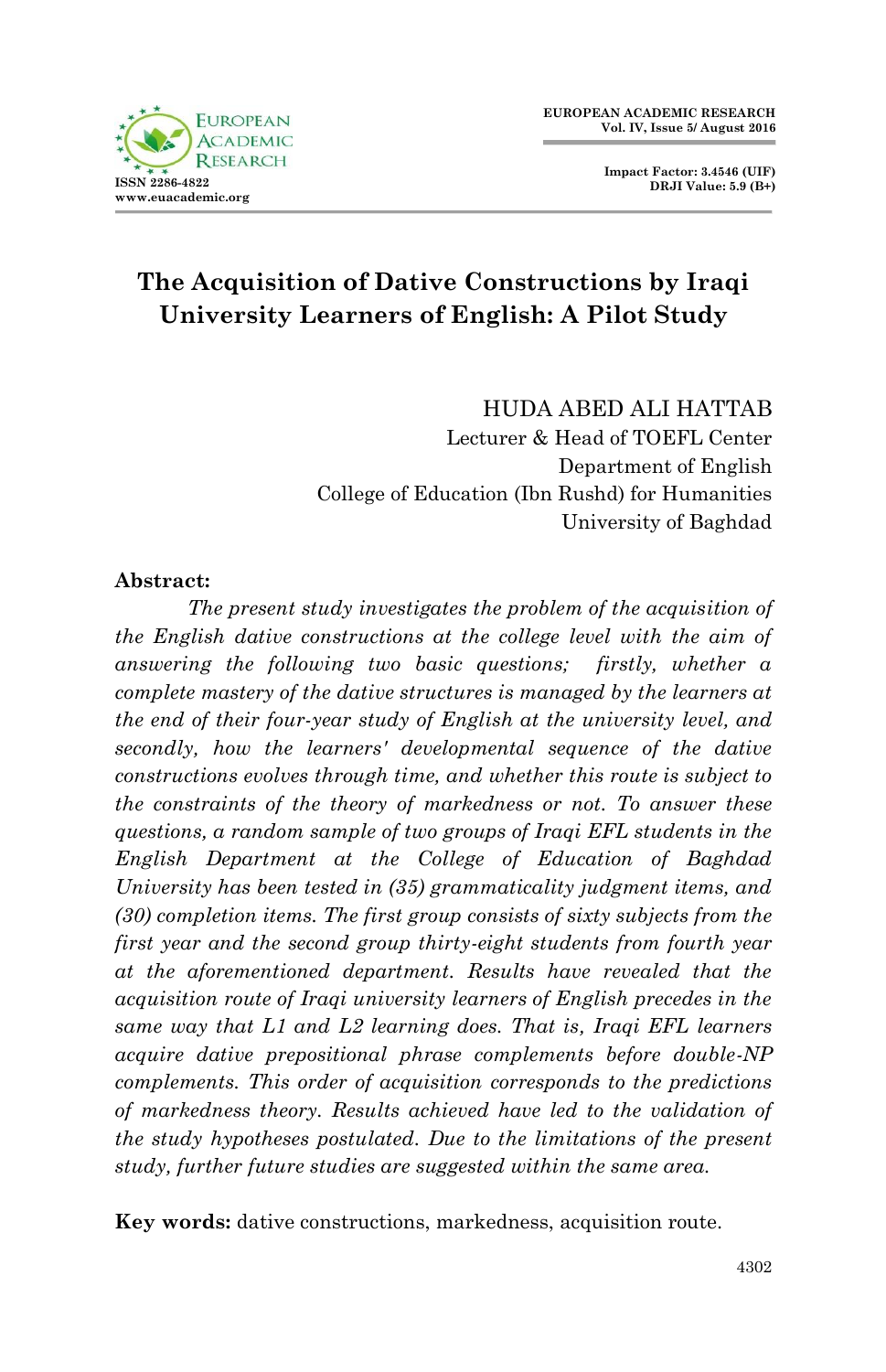# **1. INTRODUCTION**

Syntactically speaking, *dative* refers to a linguistic form taken by noun phrases expressing grammatical relationships by means of inflections. In English, the dative case typically expresses an indirect object relationship, or a range of meanings similar to that covered by *"to"* or *"for"* (Crystal, 2003, p. 123). Dative alternation poses a learnability problem for foreign and second learners of English in that English learners failto master the choice of the adequate preposition when the dative is in the form of a prepositional phrase (Gropen, et al., 1989; Zeddari, 2015). This is, perhaps, one of the reasons why Transformational Generative Grammar, trying to be fully explicit, has opted to make the prepositional phrase (PP) form of the construction the deep structure of all dative constructions (Bakir, 1989:210). Thus, the following two sentences of (a) are the deep structure of which the two sentences of (b) are transformed:

- 1) a. William sent a memo to John.
	- a. William bought a present for John.
- 2) b. William sent John a memo.
	- b. William bought John a present.

Another problem associated with dative constructions is that some dative verbs do not permit the transformation (Hawkins, 1987). The following are two illustrative examples:

- 3) a. Sam described the film to Joan.
	- b. Sam collated the article for Joan.
- 4) a\*.Sam described Joan the film.
	- b\*. Sam collated Joan the article.

Within the framework of markedness theory, it is argued that the prepositional phrase complement (PP) represents the unmarked structure whereas the double noun phrase complement (double-NP) is the marked one (Mazurkewich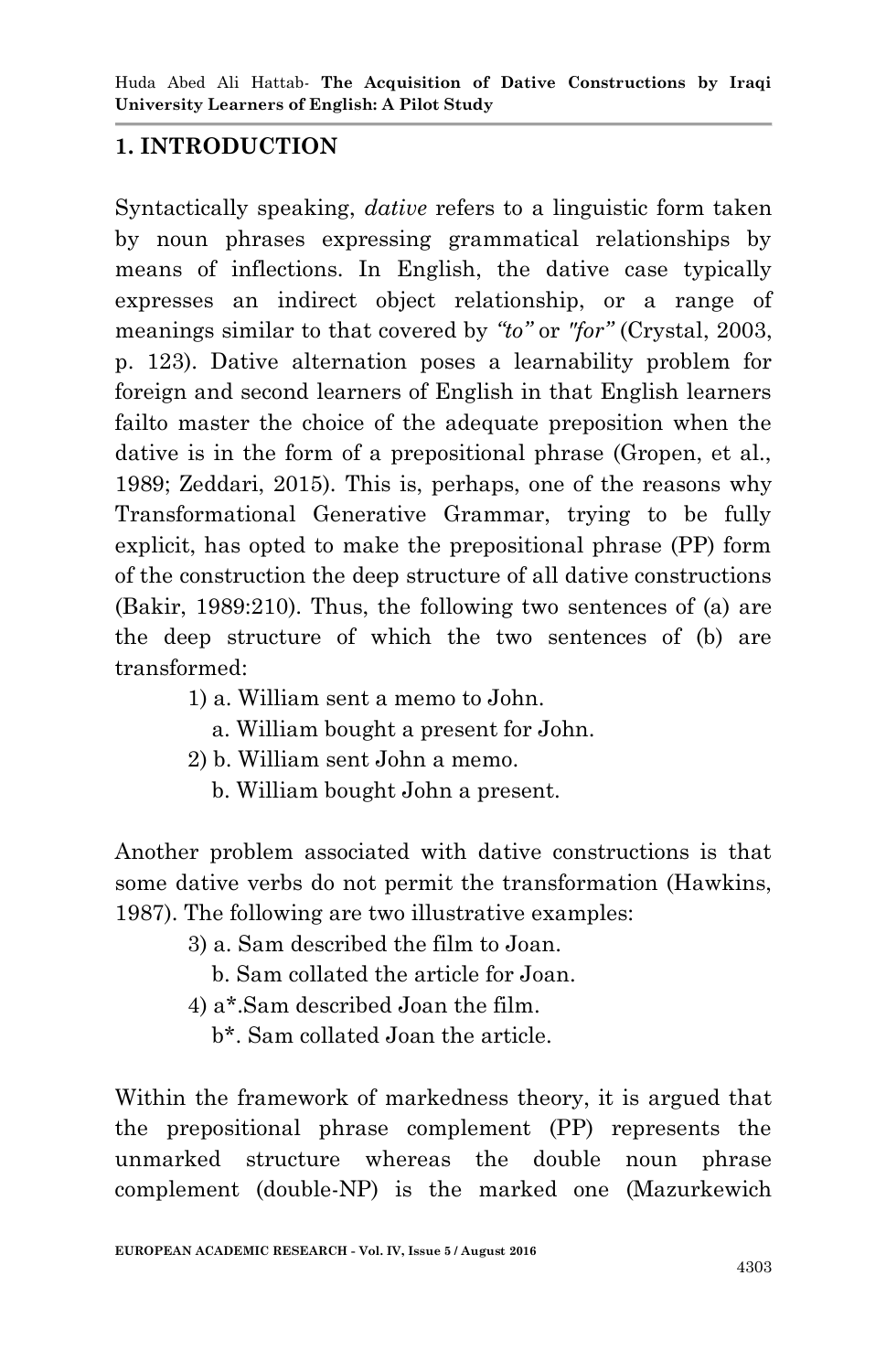1984, 1985; Battistella, 1996). Some researchers working in L1and L2 acquisition contexts have attributed the learnability problems and acquisition route to the markedness values associated with the dative constructions. Available research has reported that L1 and L2 learners of English acquire the unmarked dative prepositional phrase complements before the marked double-NP complements (Fischer, 1971, Stayton 1972; Mazurkewich, 1984; Zeddari, 2015).

To the best of the researcher's knowledge, no adequate empirical study in this area has been carried out to investigate the learning of this linguistic phenomenon with the attempt to find out how far Iraqi EFL learners advance in the learning of this structure, what type of problems they face and whether the route they follow in the learning of this structure is similar to or different from that to be followed by learners of English as a first language (L1) or a second language (L2). This research is hoped to bridge this gap in the literature.

## **2. RELATED L1 AND L2 RESEARCH**

The following section is intended to review some related studies investigating the acquisition of dative constructions in L1 and L2 contexts. These studies are arranged chronologically.

One of the earliest studies is Fischer (1971) who examines the acquisition of dative structures by English native speakers. Fischer reports that the prepositional phrase complement is acquired before the double-NP complement. English children find *"for-dative"* more difficult to process than *"to-dative"*. She attributes the difficulty with "*for*-datives" to the semantic notion of *"benefactiveness"* associated with them which may be acquired later than the notion of the *"goal"* that is associated with *"to-datives"*. Roeper et al., (1981) conduct an L1 developmental study of the acquisition of dative constructions by English children. They report that the emergence of the structure PP complement precedes the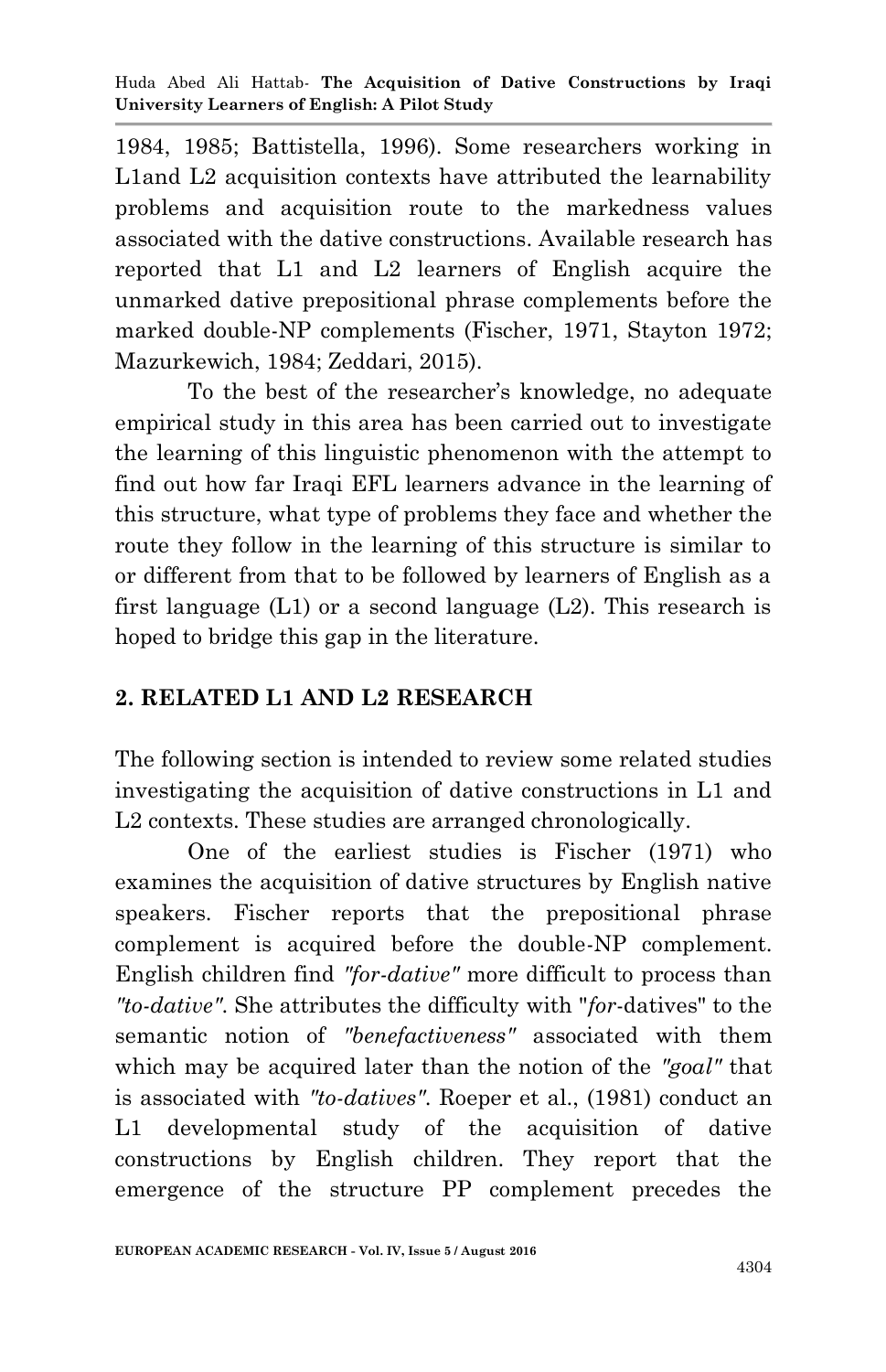emergence of the structure double-NP. This finding goes in line with the previous L1 case studies like Fischer (1971) and Stayton (1972).

In a series of research, Mazurkewich (1984, 1985) investigates the acquisition of dative alternation by L2 learners. The L2 group is made up of native French and native Inuktitut (Eskimo) speaking learners. The French group is made up of 45 students at the high school and collegial levels whose average age is 18 years. The Inuit group is made up of 38 students at the high school level whose average age is 17 years. Two control groups of native English speakers are used. The results obtained show that the unmarked structures are acquired first as predicted and the marked structures followed. L2 learners of English acquire dative prepositional phrase complements before double-NP complements. This order of difficulty, it is argued, reflects an aspect of Universal Grammar (UG): PP constructions are part of core grammar and are therefore unmarked in UG, while double-NP constructions are peripheral and are therefore marked in UG. According to Mazurkewich, "markedness" as defined by UG directly explains order of difficulty: constructions that are deemed marked in UG are more difficult for L2 speakers to acquire than unmarked constructions.

Hawkins (1987) examines the acquisition of the English dative alternations across a wider range of dative verbs. A group of French L 1 subjects are given two different tasks: a grammaticality judgment task and a sentence construction task. It has been found that although the results confirm an order of difficulty:  $[PP] \rightarrow [\text{double-NP}]$ , this developmental sequence conceals a more complex set of stages in the acquisition of the dative alternation involving features like the syntactic distributional subclass of the verb in question, whether the dative object involved is a lexical NP or a pronoun, and the syllabic structure of the base form of the verb. These features, it turns out, interact to produce a multistaged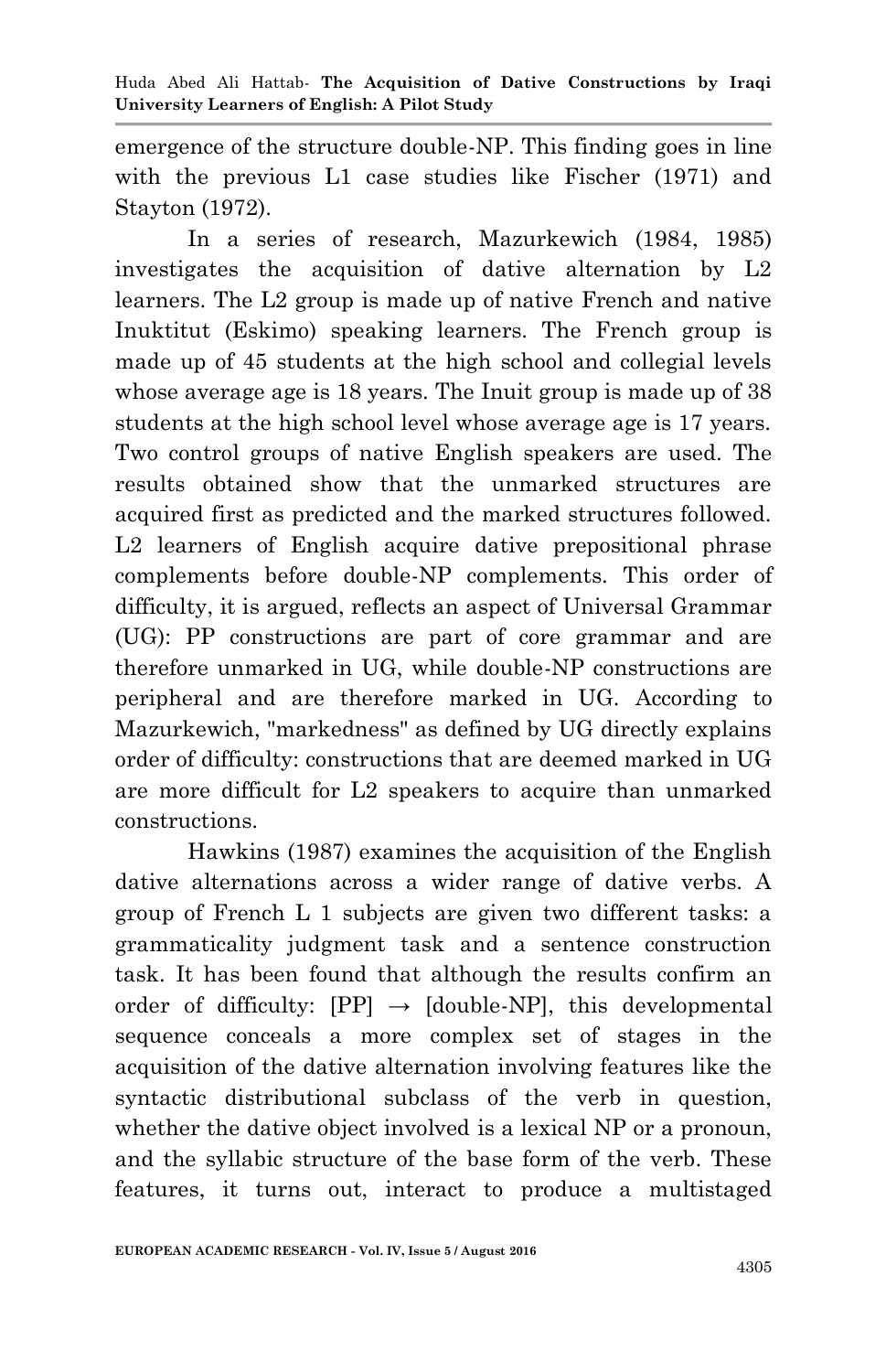developmental sequence. This finding calls into question the usefulness of a UG definition of markedness in explaining the L2 acquisition of the English dative alternations. Hawkins has proposed an alternative account in terms of the familiar psycholinguistic notion of *'learning complexity'* which seems to offer a better account of the acquisition process.

Kang (2008) examines the acquisition of two English dative constructions, prepositional dative (PD) and double object dative (DOD), by Korean EFL children. It has been found that Korean EFL learners acquire prepositional datives before double object datives. The results show that there is evidence of L1 transfer. Korean is an agglutinative language where a case is assigned by adding a morpheme. Therefore, a word order is less important in Korean. English, on the other hand, is close to an isolating language where a word order assigns a case, and DOD is shorter than PD. For these reasons, Korean EFL learners acquire PD earlier than DOD.

Woods (2015) examines the acquisition and use of dative alternation by German-English bilingual children and adults compared with English monolingual children and German and English monolingual adults. The study shows that bilingual children interpret and comprehend dative constructions in English like their monolingual peers but their production of dative constructions in German is influenced by English. This suggests that syntax–semantics interface phenomena relating to the representation of verbs' objects are vulnerable to influence. However, bilingual adults perform like monolinguals in both languages. These results suggest that any indeterminacy in the use of dative alternation in the adult state is due to L1 attrition rather than incomplete L1 acquisition.

## **3. RESEARCH OBJECTIVES**

This study has dedicated itself to address the following research objectives: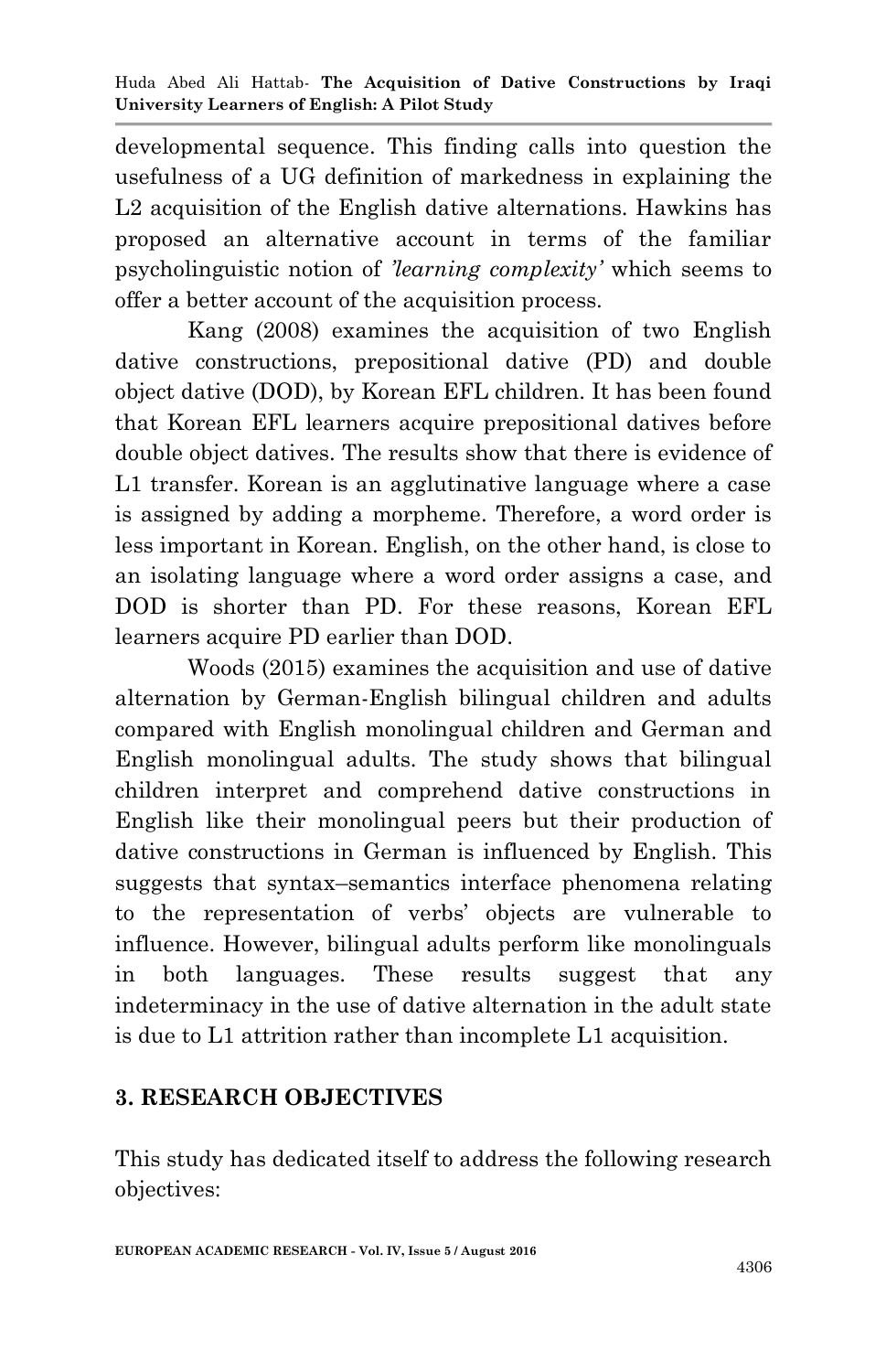1. Finding out the route of the acquisition of the English dative constructions by advanced Iraqi EFL learners.

2. Identifying the areas of difficulty that Iraqi learners face in the learning of this structure.

3. Investigating the role that markedness plays in determining the acquisition of this structure.

On the basis of the research objectives stated above, the following hypotheses are formulated:

1. The acquisition of a foreign language precedes in the same way that L1 and L2 learning does, as far as the structure under investigation is concerned. In other words, the route of acquisition of dative constructions is similar for foreign language, L1, and L2 learners. This entails that:

> i. The acquisitional sequence of the dative constructions in L2 follows a theory of markedness. Hence, this study predicts that the unmarked structures are acquired before their marked counterparts, which is similar to the acquisition route of the same constructions followed by L<sub>1</sub> and L<sub>2</sub> learners.

> ii. The hierarchy of acquisition corresponds to the hierarchy of difficulty.

2. A complete mastery of all the structures of dative construction is not managed by Iraqi EFL learners during their four-year study of English at the university level.

## **4. RESEARCH METHODOLOGY**

## **4.1 Participants**

The total population of this study constitutes of two groups. Group One (G1) is comprised of (200) Iraqi EFL students of the first year in the English Department at the College of Education, Baghdad University, plus Group Two (G2) with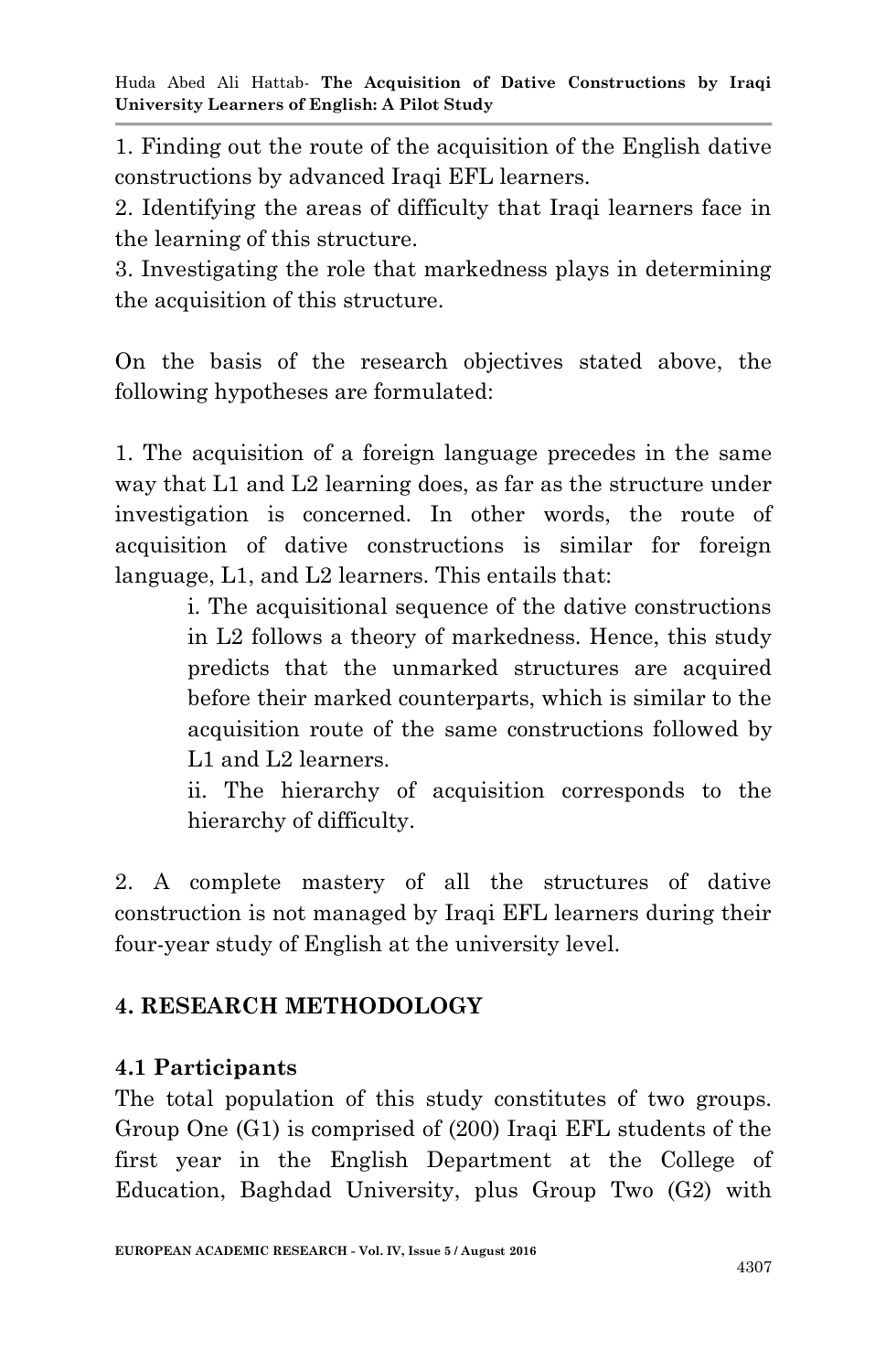(124) students of the fourth year at the same Department. Both of these two groups are studying English as a foreign language. Two samples (S1 & S2) of sixty and thirty-eight students respectively are randomly selected from G1 and G2 above, respectively, at a selection rate of 30% from each group, which is quite a representative one. This has been decided upon in order to determine any developmental differences in the L2 acquisition of dative constructions at their joining the university and at approximately the end of their study, i.e., to get learners at different stages of development as far as the structure under investigation is concerned. Relative sample homogeneity is taken care of through the selection of only those subjects who share the same mother tongue, age, and the number of years of studying English as a foreign language.

#### **4.2 Instruments**

The instrument of the present study comprises (65) items that fall into two parts. Part one is designed to test recognition in (35) grammaticality judgment items, while part two tests production in (30) completion items. Each item in both parts tests the dative construction used as a complement to a separate verb. Taken as a whole, the test covers the use of dative structures with a total of forty English ditransitive verbs (e.g., *offer, owe, pick, play, pour, promise, read, save*, etc.) All selected verbs allow the alternative use of either double NP, or PP complements. In addition, they are more widely used than other verbs that do not admit alternative dative constructions, and that is why *give* has been chosen rather than *donate, buy*  but not *purchase*, *find* but not *discover, tell* but not *report*, *show*  but not *demonstrate*, etc. (Mazurkewich, 1984, p. 107). The two categories of dative complements above have been divided into four subcategories: *to*-NP NP, *for*-NP NP*, with*-NP NP, NP NP. Test items selection is based on those sentences showing the use of the ditransitive verbs above that are offered in some grammar reference books. The idea behind such selection is to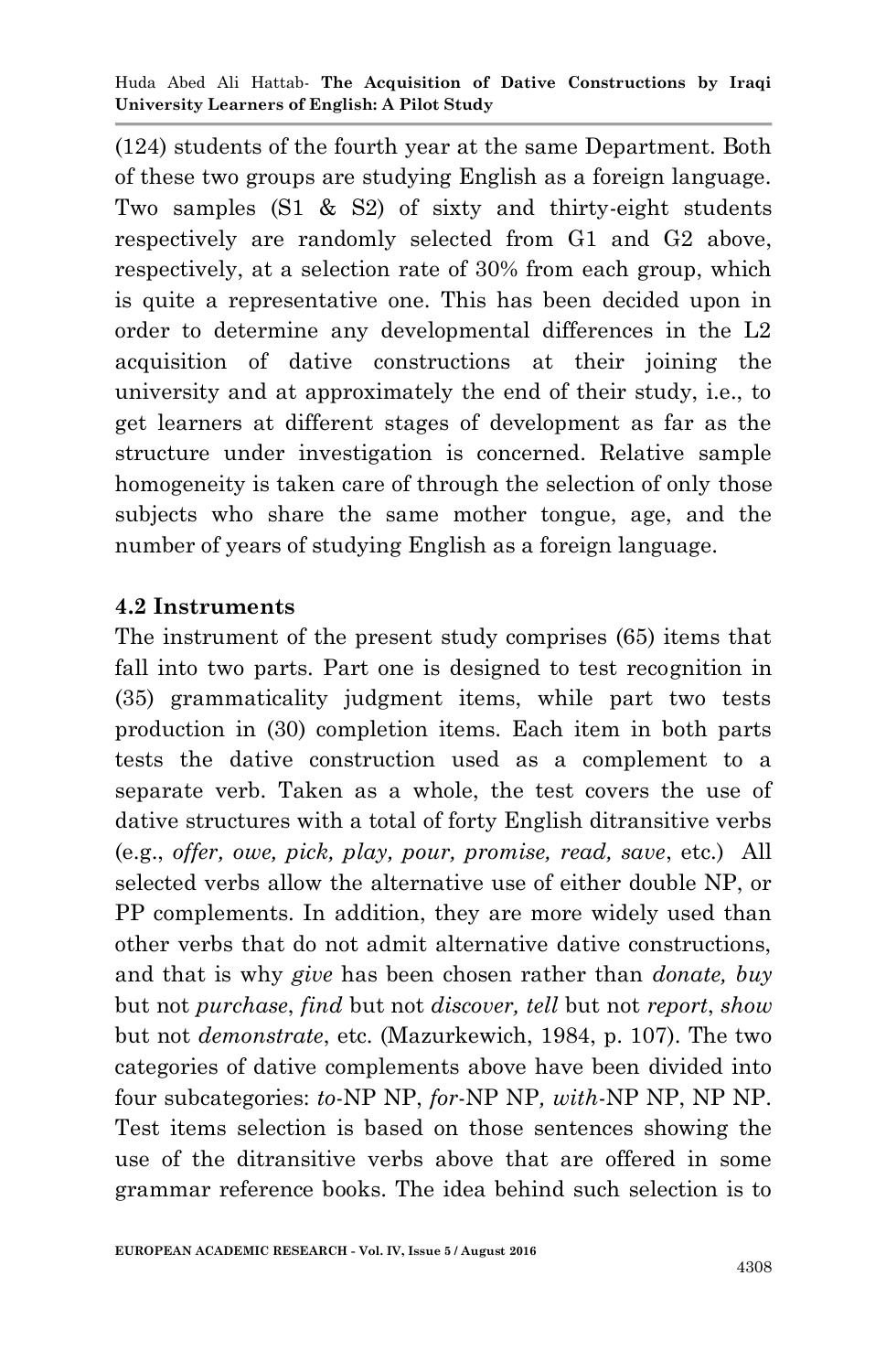offer authentic examples rather than invented ones. Then the test format is presented to a jury of (6) professional university specialists, together with a letter specifying the test's type and aims. The jury members were asked to offer their remarks and suggested modification in writing to the researcher. After collecting these evaluations, all the valuable comments and amendments submitted by the members of the jury were incorporated into the final format of the test sheet.

Since the estimated time required for answering all the test items is more than the 45-minute-long period allocated for each one lesson, it is decided to administer the test in two separate sittings, one dedicated to the recognition part, the other to the production one. To save time and effort, the subjects are asked to put down their responses on the same test paper in both parts.

#### **4.3 Scoring Scheme**

The test is made up of three sections, the first two test recognition, and the third one tests production. These are scored out of a total of (150) marks. Question One has twentyfive individual grammaticality judgment items, each allocated two marks. Question Two comprises 40 grammaticality judgment items with one mark each. Question Three has sixty partial completion items, with a single mark for each correct response. Obviously, all the questions above are of the objective type that allows no personal preferences.

Marking was carried out by the researcher herself first, and then the papers were remarked by a colleague. The two scores were (100%) identical. In order to minimize the guessing factor, an additional option of (I don't know) [IDK] was added to each of the grammaticality judgment items. Each response was allocated either a full mark if completely correct or no mark if incorrect or blank. Scoring of the production subtest was conducted along the same procedure above, with partially correct responses given half a mark each. Minor spelling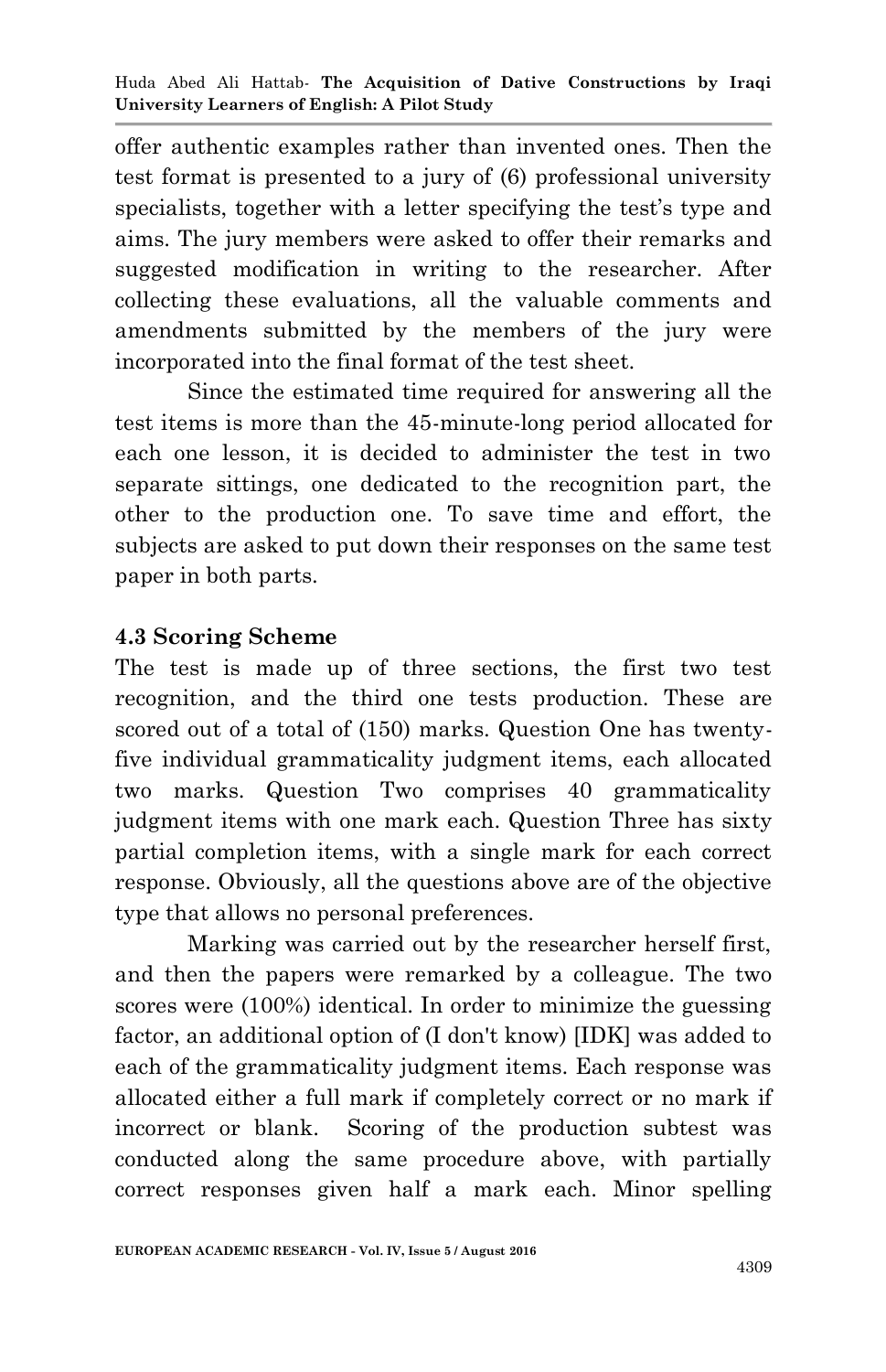mistakes, and errors not related to the production and recognition of dative construction were all ignored.

# **5. STATISTICAL ANALYSIS AND RESULTS**

As to the acquisition rate, the mean of test scores for the total subjects of S1 stands at (46.21) out of (150), which is quite a low performance rate, being only (30%). Only (36) of the total subjects is managed to score the pass mark of (75) out of 150, with a pass-rate of (60%). As for S2, their mean score is (100) out of (150), i.e., at a performance rate of (66.6%), which reflects a humble acquisition rate. Out of thirty-eight subjects, (36) managed to get the pass-score of (75) out of (150), with a pass rate of (94%). Despite this high pass rate, the acquisition percentages show a differential acquisition rate of (122%) over a four-year period of studying English as a second language at the college level. This rate is obtained by dividing the differential between the acquisition rates of S1 and S2, which is (36.6%), by the initial acquisition rate of (30%) for S1. This rate of acquisition  $-$  (122%) – is certainly a considerable one. However, the acquisition rate achieved by  $S2 - i.e., 66.6\%$ . shows that the subjects at their final semester before graduation are still far away from a attaining a complete mastery of the dative construction. This proves the validity of the second hypothesis which reads.

2. A complete mastery of all the structures of dative *constructions is not achieved by Iraqi EFL learners during their four-year study of English as a second language.*

In the order to investigate the acquisition rate at the individual level, it is first necessary to assign a level at which the structure under investigation can be said to have been mastered. Such a level is usually determined by the nature of the data, i.e., the number of tokens in the test and the structure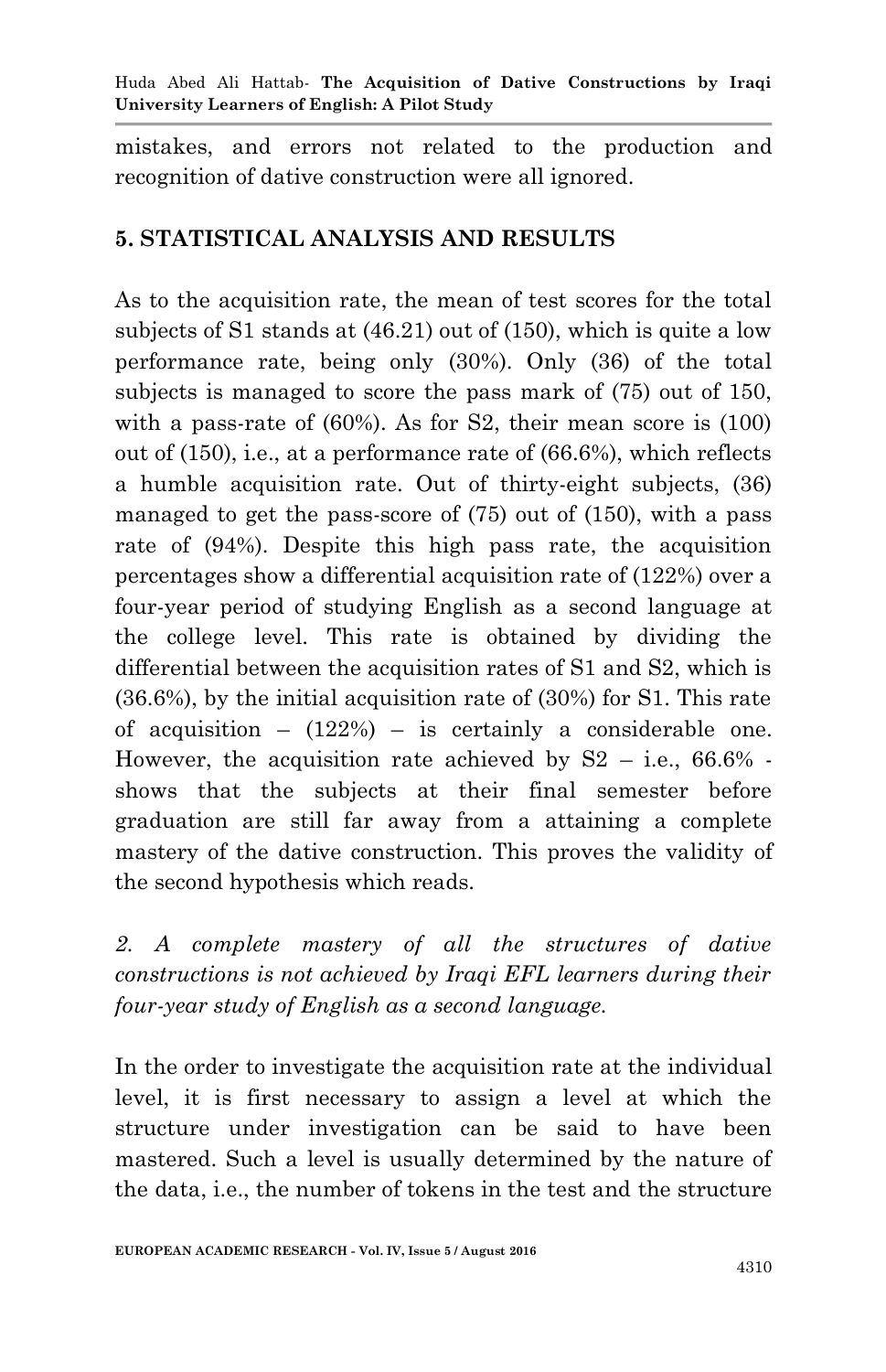itself, i.e., its frequency in use. Doughty (1991), for instance, adopts a criterion of 70%, whereas Hamilton (1994) decides on the level of 80% for the subjects of his study. For the purpose of this study, an acquisition criterion of 75% is assigned. This means that any score of 75% plus is judged to have acquired the dative construction in English. Any score below is judged to have failed to acquire this construction. A look at the subjects' scores in tables (1) and (2) below show that only subject No. 1 in S1 and 13 subjects in S2 only manage to pass the cutting point of 75% which means that only 14 subject out of the total number of the sample, 98, i.e., about 14%, manage to acquire the dative construction, it is interesting to note that the stage of learning is not the only factor that determines the level of acquirers, since one of the acquirers is a member of S1 who are students of the first year at the university level.

| Subject<br>No              | <b>Score</b> | $\frac{0}{0}$ | Subject<br>No | <b>Score</b> | $\%$ | Subject<br>No | <b>Score</b> | $\%$ |
|----------------------------|--------------|---------------|---------------|--------------|------|---------------|--------------|------|
| $\mathbf{1}$               | 125          | 83            | 21            | 83           | 55   | 41            | 73           | 48   |
| $\overline{2}$             | 108          | 72            | 22            | 83           | 55   | 42            | 73           | 48   |
| 3                          | 104          | 69            | 23            | 83           | 55   | 43            | 72           | 48   |
| $\overline{4}$             | 103          | 68            | 24            | 82           | 54   | 44            | 72           | 48   |
| 5                          | 101          | 67            | 25            | 80           | 53   | 45            | 70           | 46   |
| 6                          | 101          | 67            | 26            | 80           | 53   | 46            | 68           | 45   |
| 7                          | 101          | 37            | 27            | 80           | 53   | 47            | 68           | 45   |
| 8                          | 96           | 64            | 28            | 80           | 53   | 48            | 68           | 45   |
| 9                          | 96           | 64            | 29            | 79           | 52   | 49            | 68           | 45   |
| 10                         | 95           | 63            | 30            | 79           | 52   | 50            | 65           | 43   |
| 11                         | 95           | 63            | 31            | 78           | 52   | 51            | 64           | 42   |
| 12                         | 93           | 62            | 32            | 78           | 52   | 52            | 62           | 41   |
| 13                         | 92           | 61            | 33            | 76           | 50   | 53            | 62           | 41   |
| 14                         | 90           | 60            | 34            | 75           | 50   | 54            | 61           | 40   |
| 15                         | 90           | 60            | 35            | 75           | 50   | 55            | 61           | 40   |
| 16                         | 89           | 59            | 36            | 75           | 50   | 56            | 60           | 40   |
| 17                         | 89           | 59            | 37            | 74           | 49   | 57            | 60           | 40   |
| 18                         | 88           | 58            | 38            | 74           | 49   | 58            | 59           | 39   |
| 19                         | 87           | 85            | 39            | 74           | 49   | 59            | 59           | 39   |
| 20                         | 84           | 56            | 40            | 73           | 48   | 60            | 58           | 38   |
| ちぶしゃしゃしゃしゃしゃしゃしゃし<br>Total | 2773         |               | Mean          |              |      |               | 46.21%       |      |

**Table 1: S1 Subjects' Scores (out of 150) and Test's Mean.**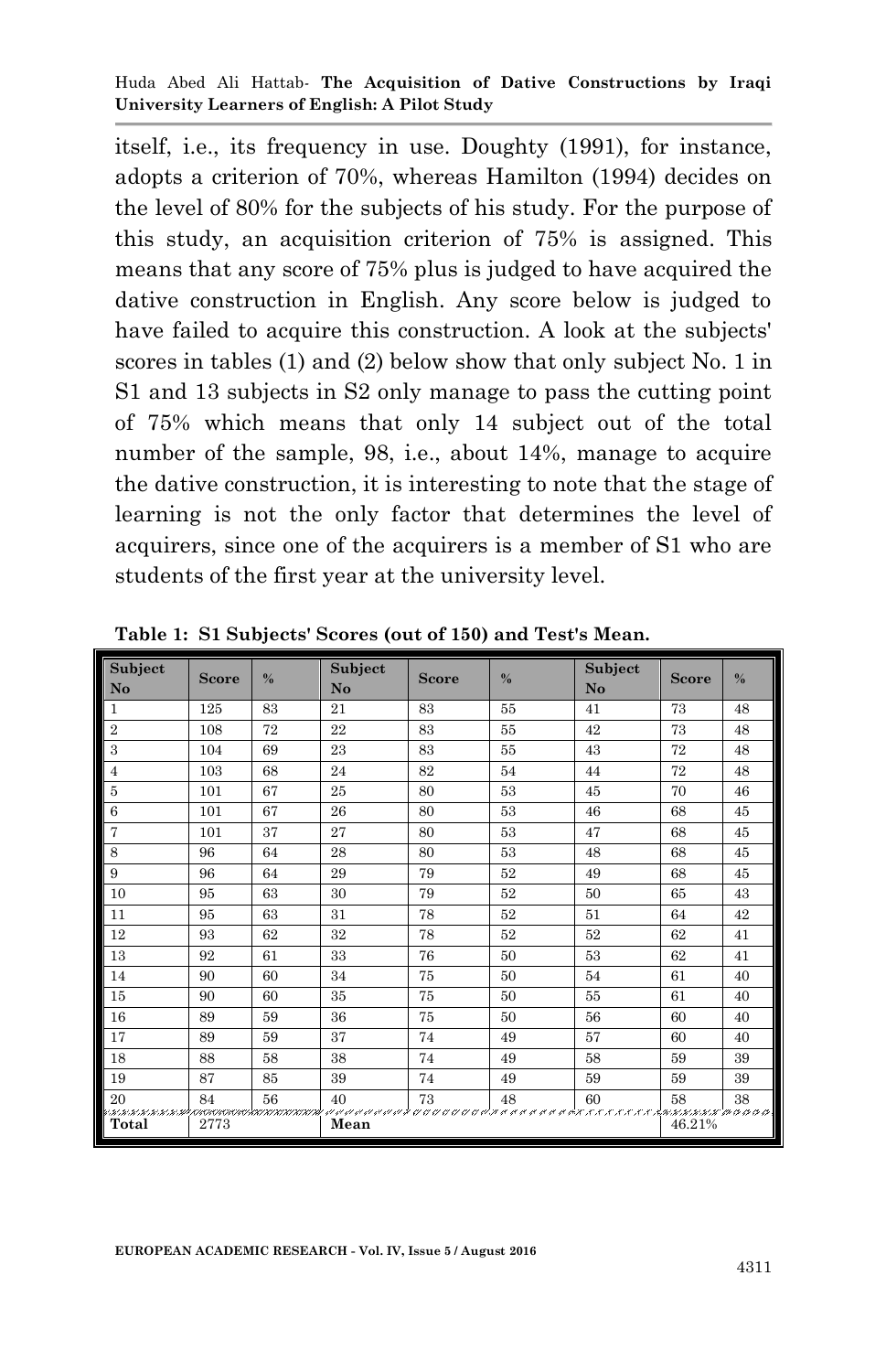| Subject<br>No  | <b>Score</b> | $\frac{0}{2}$ | Subject<br>N <sub>o</sub>                                           | <b>Score</b>      | $\frac{0}{0}$ |
|----------------|--------------|---------------|---------------------------------------------------------------------|-------------------|---------------|
| $\mathbf{1}$   | 125          | 83            | 21                                                                  | 98                | 65            |
| $\overline{2}$ | 122          | 81            | 22                                                                  | 97                | 64            |
| $\,3$          | 120          | 80            | 23                                                                  | 96                | 64            |
| $\overline{4}$ | 120          | 80            | 24                                                                  | 96                | 64            |
| $\overline{5}$ | 118          | 79            | 25                                                                  | 96                | 64            |
| $\,6$          | 118          | 79            | 26                                                                  | 94                | 62            |
| $\overline{7}$ | 115          | 77            | 27                                                                  | 94                | 62            |
| 8              | 115          | 77            | 28                                                                  | 93                | 62            |
| 9              | 113          | 75            | 29                                                                  | 92                | 61            |
| 10             | 113          | 75            | 30                                                                  | 92                | 61            |
| 11             | 111          | 74            | 31                                                                  | 91                | 60            |
| 12             | 110          | 73            | $32\,$                                                              | 85                | 56            |
| 13             | 110          | 73            | 33                                                                  | 84                | 54            |
| 14             | 108          | 72            | 34                                                                  | 82                | 54            |
| 15             | 107          | 71            | 35                                                                  | 81                | 54            |
| 16             | 105          | 70            | 36                                                                  | 75                | 50            |
| 17             | 105          | 70            | 37                                                                  | 66                | 44            |
| 18             | 101          | 67            | 38                                                                  | 65                | 43            |
| 19             | 98           | 65            | GRAFIA ARABA ARABA ARABA ARABA A MEMENYOR MEMENY MANASAN'ILAY ARABA |                   |               |
| 20             | 98           | 65            | $\frac{2}{3}$ Mean                                                  | $\frac{2}{2}$ 100 |               |

**Table 2: S2 Subjects' Scores (out of 150) and Test's Mean.** 

To investigate the acquisition route of dative constructions followed by Iraqi EFL learners, a one-way ANOVA test is carried out. The first step is used to find out whether the variables (i.e., the four sub-categories of dative constructions identified in section 4.2 above) have a significant effect on learners' performance. If it does, the second step is implemented which represents Duncan's multiple range test procedure. This procedure arranges the four categories in a hierarchy according to the learners' performance. The results of ANOVA and Duncan test are displayed in Table 3 below. The hierarchies are arranged in an ascending order).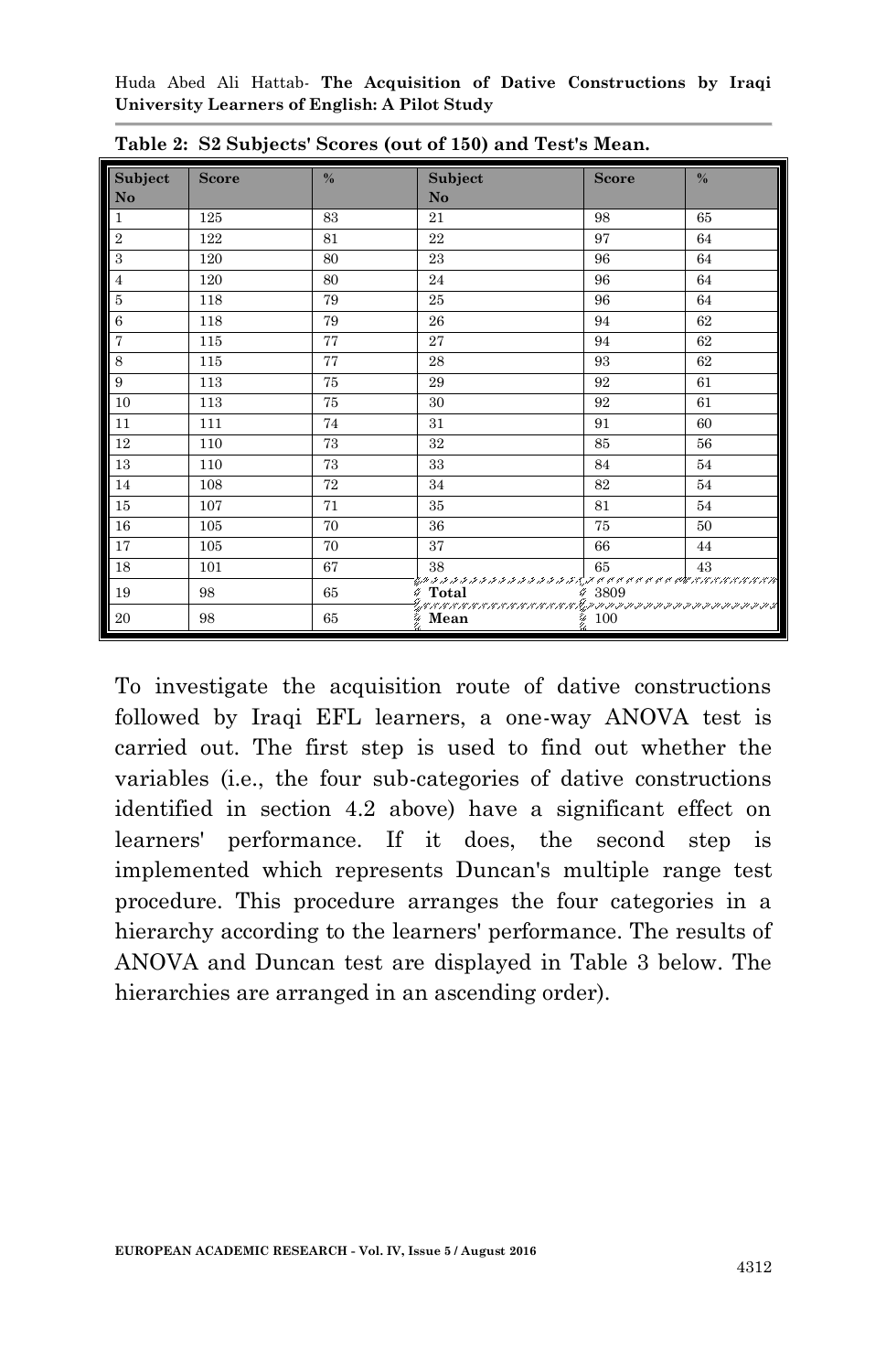| <b>ANOVA Test</b>     |                |                |                |        | <b>Duncan Test</b> |                     |  |
|-----------------------|----------------|----------------|----------------|--------|--------------------|---------------------|--|
| Question              | Degree of      | Sum of         | Mean           | F.     | Mean               | Hierarchy           |  |
|                       | Freedom        | <b>Squares</b> | <b>Squares</b> | Value  |                    | of Dative           |  |
| <b>Question One</b>   |                |                |                |        |                    |                     |  |
| S.S.W                 | $\overline{2}$ | 511.1          |                |        | 5.856              | to-Dative           |  |
| S.S.B.                | 309            | 2410.97        | 255.55         | 32.75  | 4.337              | for-Dative          |  |
| Total                 | 311            | 2922.07        | 7.8            |        | 2.721              | Double NP           |  |
|                       |                |                |                |        | 1.234              | with-Dative         |  |
| <b>Question Two</b>   |                |                |                |        |                    |                     |  |
| S.S.W                 | $\overline{2}$ | 719.39         |                |        | 4.587              | to-Dative           |  |
| S.S.B.                | 309            | 1303.22        | 359.7          | 85.29  | 2.423              | for-Dative          |  |
| Total                 | 311            | 2022.61        | 4.22           |        | 1.883              | Double NP           |  |
|                       |                |                |                |        | 0.785              | <i>with</i> -Dative |  |
| <b>Question Three</b> |                |                |                |        |                    |                     |  |
| S.S.W                 | $\overline{2}$ | 1310.7         |                |        | 5.202              | to-Dative           |  |
| S.S.B.                | 309            | 906.52         | 622.35         | 223.39 | 1.078              | for-Dative          |  |
| Total                 | 311            | 2217.22        | 2.93           |        | 0.970              | Double NP           |  |
|                       |                |                |                |        | 0.655              | with-Dative         |  |

**Table 3: Results of ANOVA and Duncan Tests.** 

The statistical results displayed in Table 3 above reveal that the calculated F. values for the three questions are statistically significant at both 0.05 and 0.01 levels. Duncan procedure confirms a significant difference between all four means of dative categories across the three questions and the two groups of learners. This means that Iraqi EFL learners have produced and recognized the dative constructions as follows, from most to least successfully; *to*-dative, *for*-dative, double-NP, and *with*dative. In other words, the following hierarchy can be drawn for the acquisition route followed by Iraqi EFL learners at the college level:

#### *to*-Dative>*for*-Dative > Double NP >*with*-Dative

where > can be interpreted "has acquisition priority over" (Dik, 1997, p. 30).

The hierarchy above reveals essentially the same route of acquisition for both native speakers of English and L2 learners of English (cf. Section 2 above), with the exception that the subcategory of *with*-dative has not been tested before. This is one contribution of this study. According to the statistical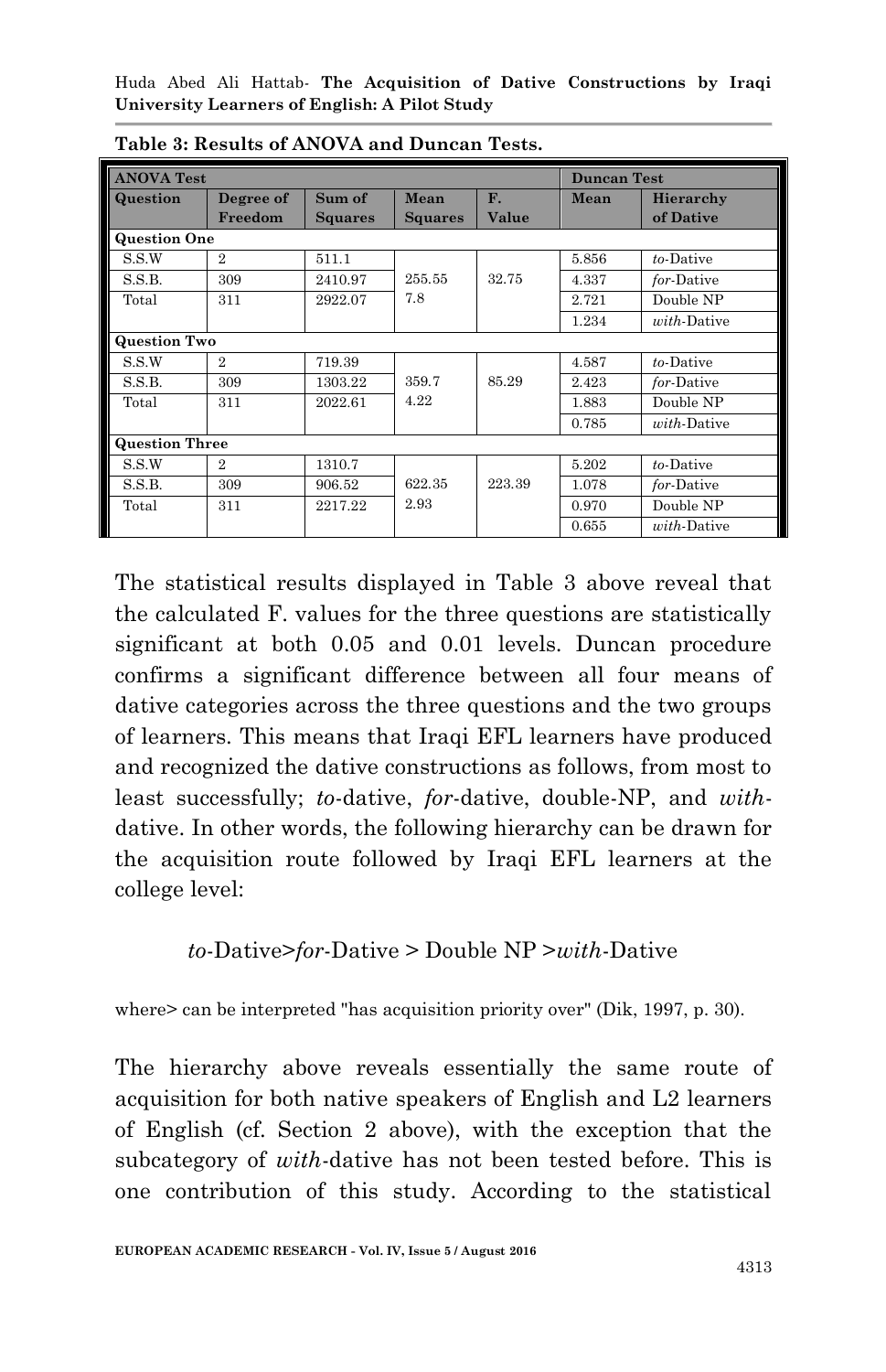results of this study, the structure of *with*-Dative is a marked one for Iraqi EFL learners. This result is in line with the general principles of markedness since the *with*-Dative is only permissible with a very limited subset of ditransitive verbs, notably *supply* and *provide*, and, consequently, has a higher marked value than both *to*-Dative and *for*-Dative. In view of this fact, it is in keeping with the general principles of markedness to consider *with*-Dative a separate subtype of the dative construction.

Another important observation is that the hierarchy above, based upon statistical evidence of markedness expressed by means of frequency, seems to reflect a universal tendency in the acquisition of the dative construction. More studies are required to verify this universal tendency in L2acquisition context. The results above have been found to provide empirical evidence confirming the validity of the first hypothesis which reads:

*1. The acquisition of a foreign language proceeds in the same way that L1 and L2 learning does, as far as the structure under investigation is concerned, In other words, the route of acquisition of dative constructions is similar for FL, L1, and L2 learners. This entails that:* 

> *i. The acquisitional sequence of the dative constructions in L2 follows a theory of markedness. Hence, this study predicts that the unmarked structures are acquired before their marked counterparts, which is similar to the acquisition route of the same constructions followed by second Language learners.*

> *ii. The hierarchy of acquisition corresponds to the hierarchy of difficulty.*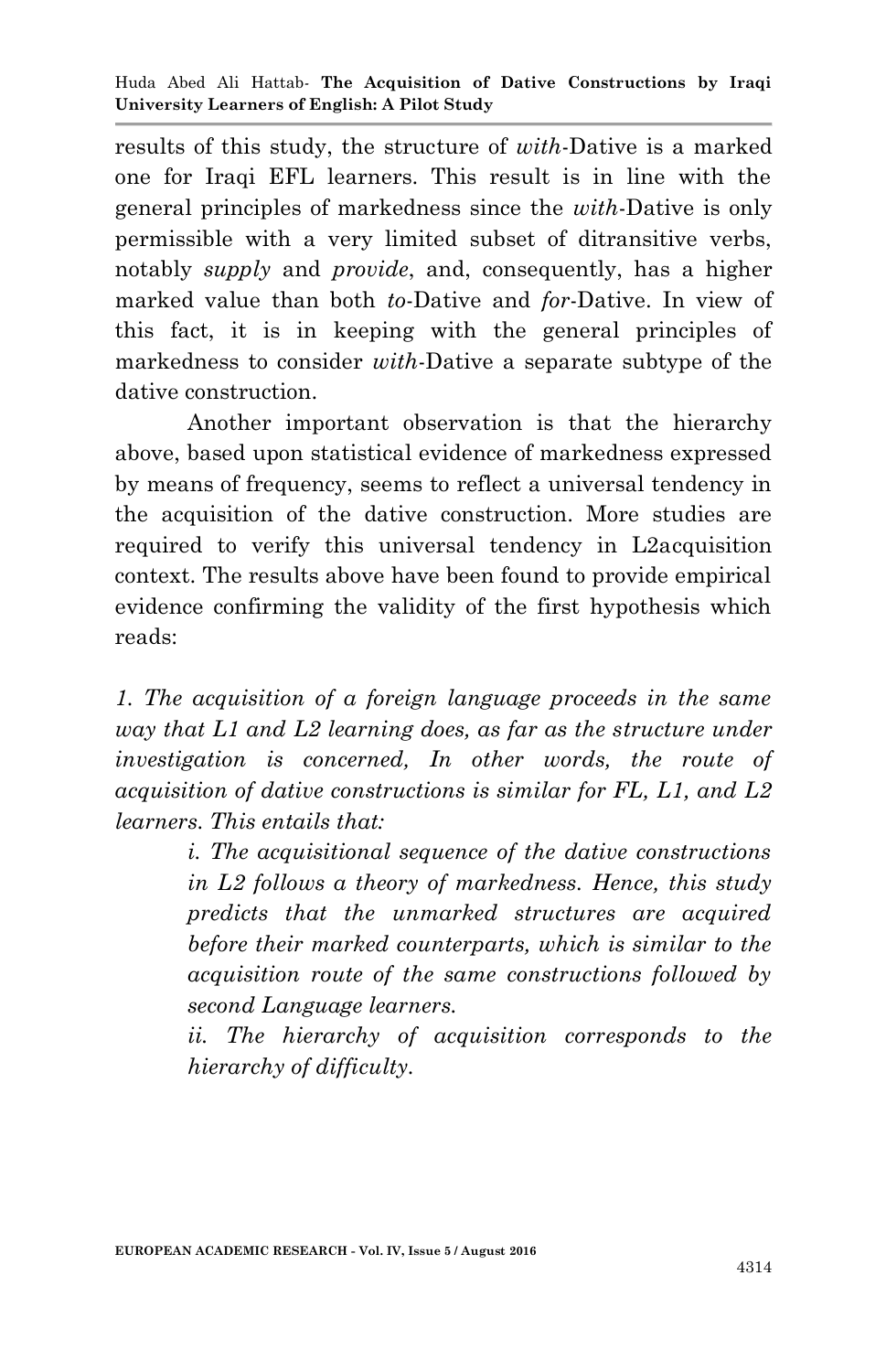#### **6. CONCLUSIONS AND IMPLICATIONS**

So far, it has been evident that the acquisition route of Iraqi university learners of English precedes in the same way that L1 and L2 learning does. In other words, the route of acquisition of dative constructions is similar for foreign language, L1, and L2 learners of English. The developmental sequence of the dative constructions in an Iraqi EFL context follows a theory of markedness. That is, the unmarked PP complements are acquired before the marked double-PP complements. This finding is in line with the acquisition route of the same constructions followed by L1 and L2 learners. A complete mastery of all structures of dative constructions is not achieved by Iraqi EFL learners during their four-year study of English at the university level. Acquisition, however, is achieved at the individual level, albeit it is scanty as composed to nonacquisition. The stage of learning is not the only decisive factor in the acquisition of this construction which means that the construction introduced to the subject frequently enough for them to acquire it. However, factors of the absence of focus, recycling and adequate exercise may have been responsible for the drastically low level of acquisition. In addition, when acquiring dative constructions, Iraqi EFL learners follow the following developmental hierarchy:

#### *To-Dative>for*-Dative > Double Dative >*with*-Dative

This acquisition hierarchy above seems to reflect a universal tendency in the acquisition of the dative constructions. Such a tendency has been formulated on the basis of the markedness value of each structure above as reflected by the frequencies of correct responses to each. Further future studies are required to confirm the universal range of this acquisition hierarchy.

 The very low rate of acquisition of such an important and frequent construction in English at the topmost level of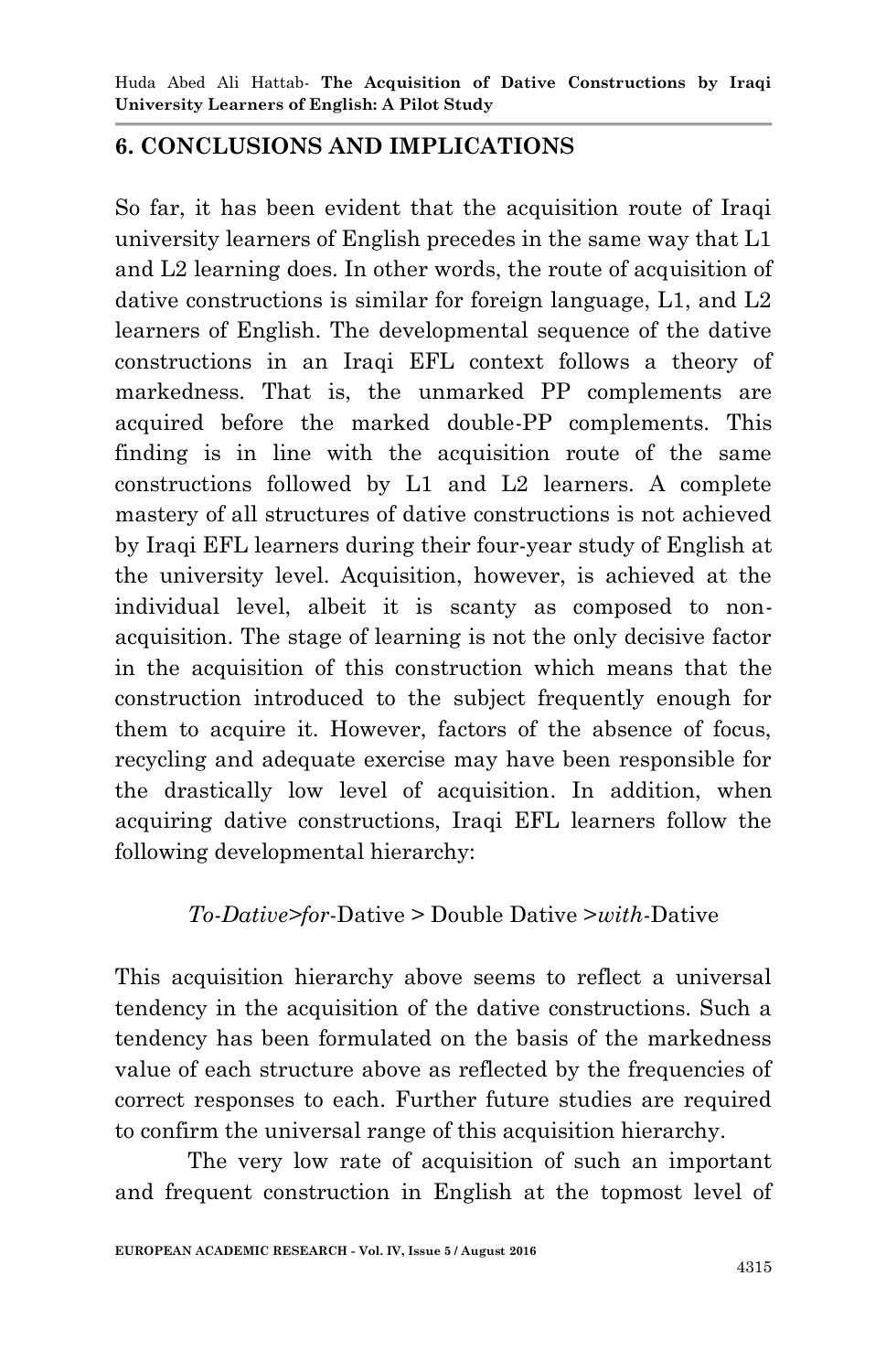learning English in Iraq makes it imperative for the applied linguists, educationists and teachers to review the teaching of this construction all through the education system.

At the university level, teachers of grammar are advised to provide remedial exercises especially during the first and second years.

A longitudinal study is suggested to be carried out to draw the order of acquisition for Iraqi EFL learners at the intermediate and preparatory stages. The main aim of such a study could be to test the predictability value of the hierarchy of acquisition presented above. A second useful future study can be conducted with the aim of calculating the effect of focus on the better acquisition of the dative constructions at any level of ESL teaching. In this case, the researcher is required to work with two separate groups, one is subjected to extra instructional lessons, and the other is left without such extra work.

#### **REFERENCES**

- 1. Bakir, J. (1989) *Introduction to English transformational syntax*. Basrah: University of Basrah.
- 2. Battistella, L. (1996). *The logic of markedness*. New York: Cambridge University Press.
- 3. Crystal, D. (2003). *A dictionary of linguistics and phonetics*. Malden: Blackwell Publishing.
- 4. Dik, C. (1997).*The Theory of functional grammar*. Berlin: Mountde Gruyter.
- 5. Doughty, C. (1991). Second language instruction does make difference: Evidence from an empirical study of SL relativization. *Studies in Second Language Acquisition*. 13: 3, pp. 341-469.
- 6. Fischer, S. (1971). The Acquisition of verb-particle and dative constructions. Unpublished PhD dissertation, MIT.